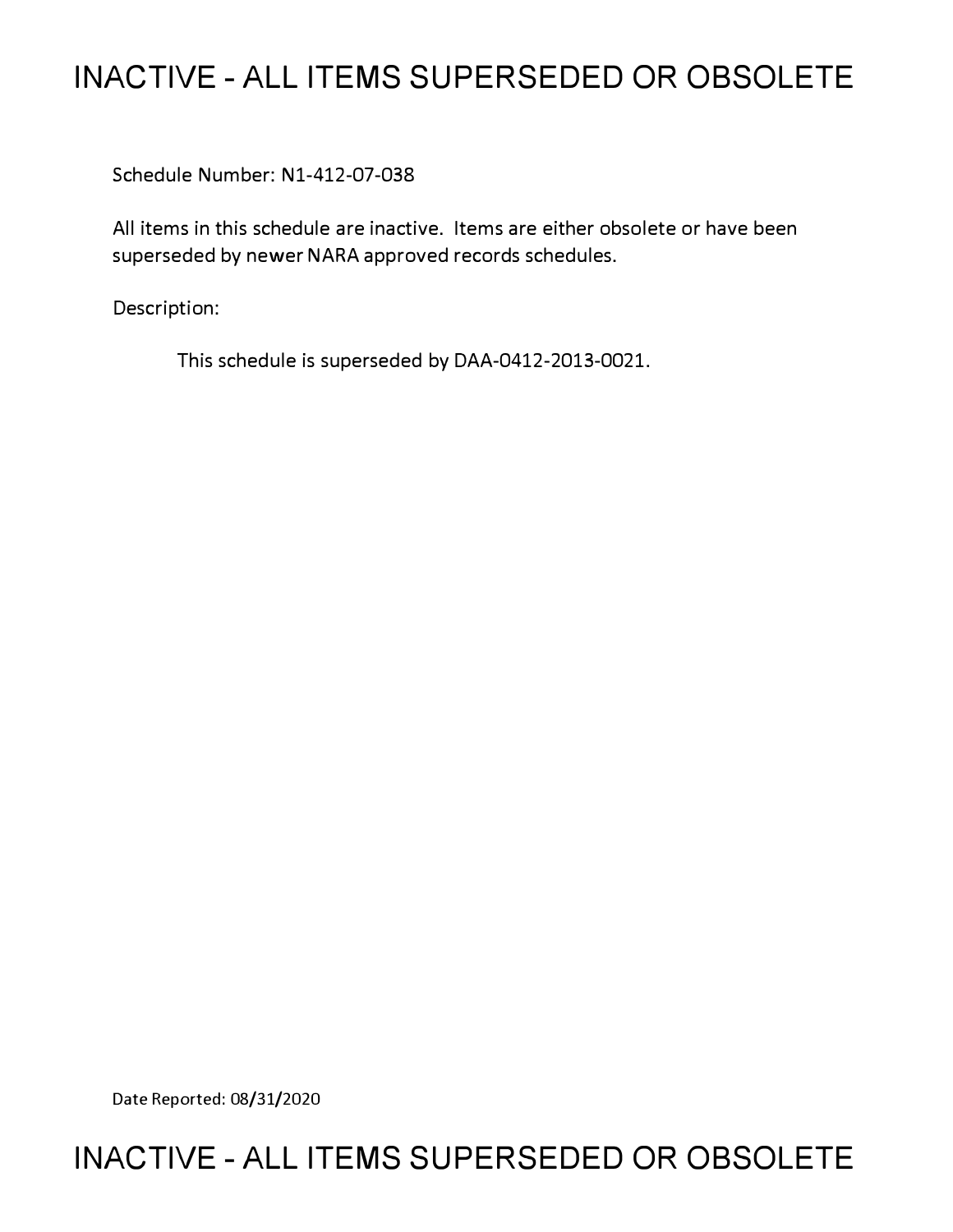|                                                                                                                                                                 |                                                  |              |  |                                                                                                                                                                                                            |                                   |                                                                    | NWML.                                      |  |
|-----------------------------------------------------------------------------------------------------------------------------------------------------------------|--------------------------------------------------|--------------|--|------------------------------------------------------------------------------------------------------------------------------------------------------------------------------------------------------------|-----------------------------------|--------------------------------------------------------------------|--------------------------------------------|--|
| <b>REQUEST FOR RECORDS DISPOSITION AUTHORITY</b>                                                                                                                |                                                  |              |  |                                                                                                                                                                                                            | <b>JOB NUMBER</b><br>NI-412-07-38 |                                                                    |                                            |  |
| To: NATIONAL ARCHIVES and RECORDS ADMINISTRATION (NIR)<br>WASHINGTON, DC 20408                                                                                  |                                                  |              |  | <b>DATE RECEIVED</b><br>111107                                                                                                                                                                             |                                   |                                                                    |                                            |  |
| 1. FROM (Agency or establishment)                                                                                                                               |                                                  |              |  | <b>NOTIFICATION TO AGENCY</b>                                                                                                                                                                              |                                   |                                                                    |                                            |  |
| U.S. Environmental Protection Agency                                                                                                                            |                                                  |              |  |                                                                                                                                                                                                            |                                   |                                                                    |                                            |  |
| 2. MAJOR SUBDIVISION                                                                                                                                            |                                                  |              |  |                                                                                                                                                                                                            |                                   |                                                                    |                                            |  |
| Pesticides                                                                                                                                                      |                                                  |              |  | In accordance with the provisions of 44 U.S.C.<br>disposition<br>3303a,<br>the<br>request,<br>including<br>amendments, is approved except for items that may<br>marked Adisposition not approved= or<br>be |                                   |                                                                    |                                            |  |
| 3. MINOR SUBDIVISION                                                                                                                                            |                                                  |              |  |                                                                                                                                                                                                            |                                   |                                                                    |                                            |  |
| Headquarters                                                                                                                                                    |                                                  |              |  |                                                                                                                                                                                                            |                                   | Awithdrawn $\cong$ in column 10.                                   |                                            |  |
|                                                                                                                                                                 | 4. NAME OF PERSON WITH WHOM TO CONFER            | 5. TELEPHONE |  | <b>DATE</b>                                                                                                                                                                                                |                                   | ARCHIVIST OF THE UNITED STATES                                     |                                            |  |
| John B. Ellis                                                                                                                                                   |                                                  | 202-566-1643 |  | $B$ liyloz                                                                                                                                                                                                 |                                   | Alberta                                                            |                                            |  |
| GAO manual for Guidance of Federal Agencies,<br>is not required;<br>is attached; or<br>has been requested.<br>SIGNATURE OF AGENCY REPRESENTATIVE<br><b>DATE</b> |                                                  |              |  | <b>TITLE</b>                                                                                                                                                                                               |                                   |                                                                    |                                            |  |
| 1-8-07                                                                                                                                                          | John B. EHIS<br>ave                              |              |  |                                                                                                                                                                                                            | <b>Agency Records Officer</b>     |                                                                    |                                            |  |
| 7. Item<br>No.                                                                                                                                                  | 8. DESCRIPTION OF ITEM AND PROPOSED DISPOSITION  |              |  |                                                                                                                                                                                                            |                                   | 9. GRS OR SUPERSEDED<br><b>JOB CITATION</b>                        | <b>10. ACTION TAKEN</b><br>(NARA USE ONLY) |  |
|                                                                                                                                                                 | EPA 314 State Plans for Applicator Certification |              |  |                                                                                                                                                                                                            |                                   | N1-412-95-2/1                                                      |                                            |  |
| 115-109                                                                                                                                                         | 29/07 Copees Sat<br>PREVIOUS EDITION NOT US      |              |  |                                                                                                                                                                                                            |                                   | STANDARD FORM SF 115 (REV. 3-91)<br>Prescribed by NARA 36 CFR 1228 |                                            |  |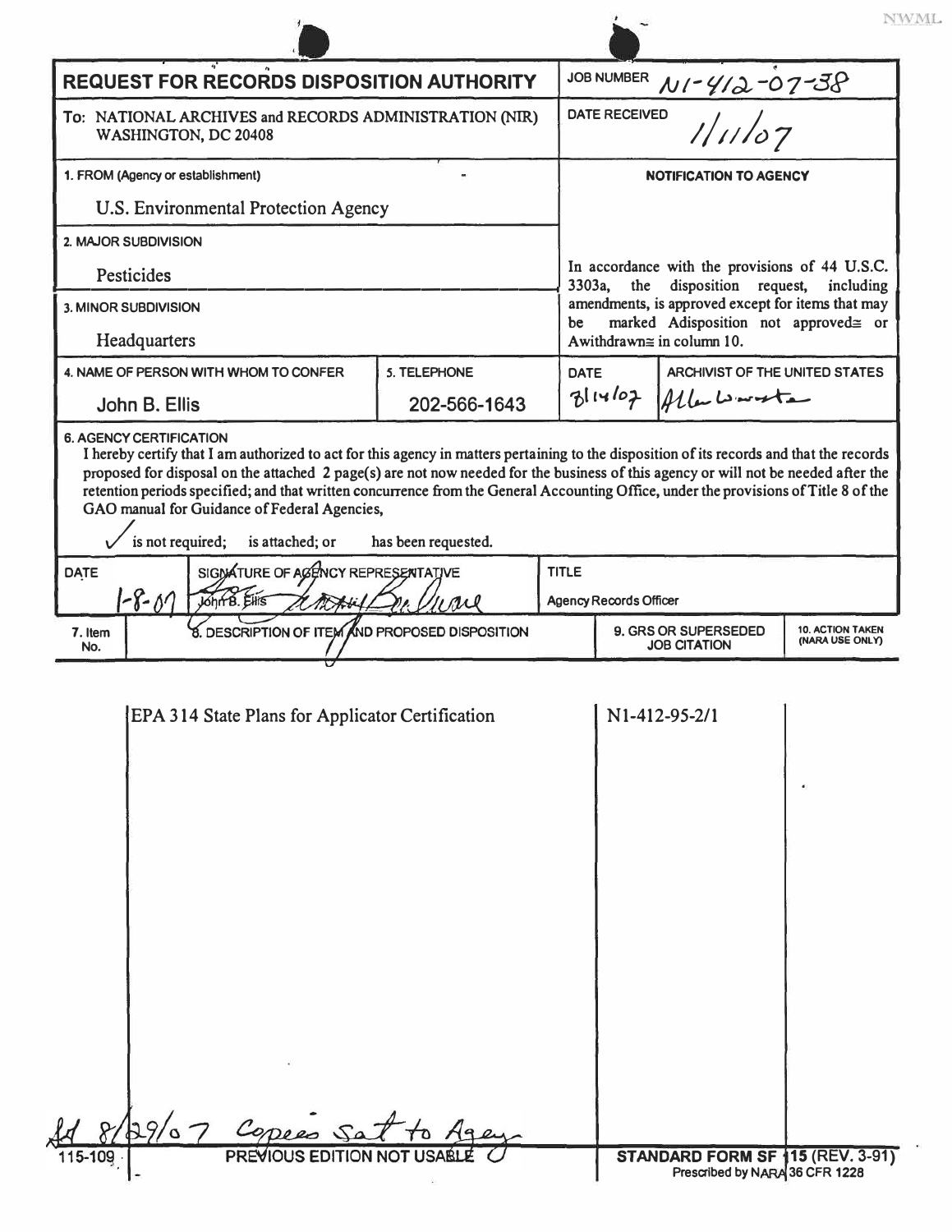Ä

# **EPA Records Schedule 314**

**Status:** Final, 02/29/2008

**Title:** State Plans for Applicator Certification

,,

**Program:** Pesticides

**Applicability:** Headquarters

**Function:** 108-025-06-01 - Ensure Safe Use of Pesticides

### **NARA Disposal Authority:**

This schedule authorizes the disposition of the record copy in any media (media neutral), excluding any records already in electronic form. Records designated for permanent retention must be transferred to the National Archives in accordance with NARA standards at the time of transfer.

Ï

•  $N1-412-07-38$ 

#### **Description:**

Contains plans for certification of applicators of restricted use pesticides submitted by states, U.S. territories, Indian tribes and other federal agencies. Files also include Federal Register notices, training manuals, and reference materials.

#### **Disposition Instructions:**

**Item a(l):** Record copy- Nonelectronic

- **Permanent**
- Close inactive records when states submit new plans.
- Transfer to the National Archives 10 years after file closure. If record is microform, destroy paper after quality assurance is completed.

**Item a(2):** Record copy - Electronic

- **Permanent**
- Close inactive records when states submit new plans.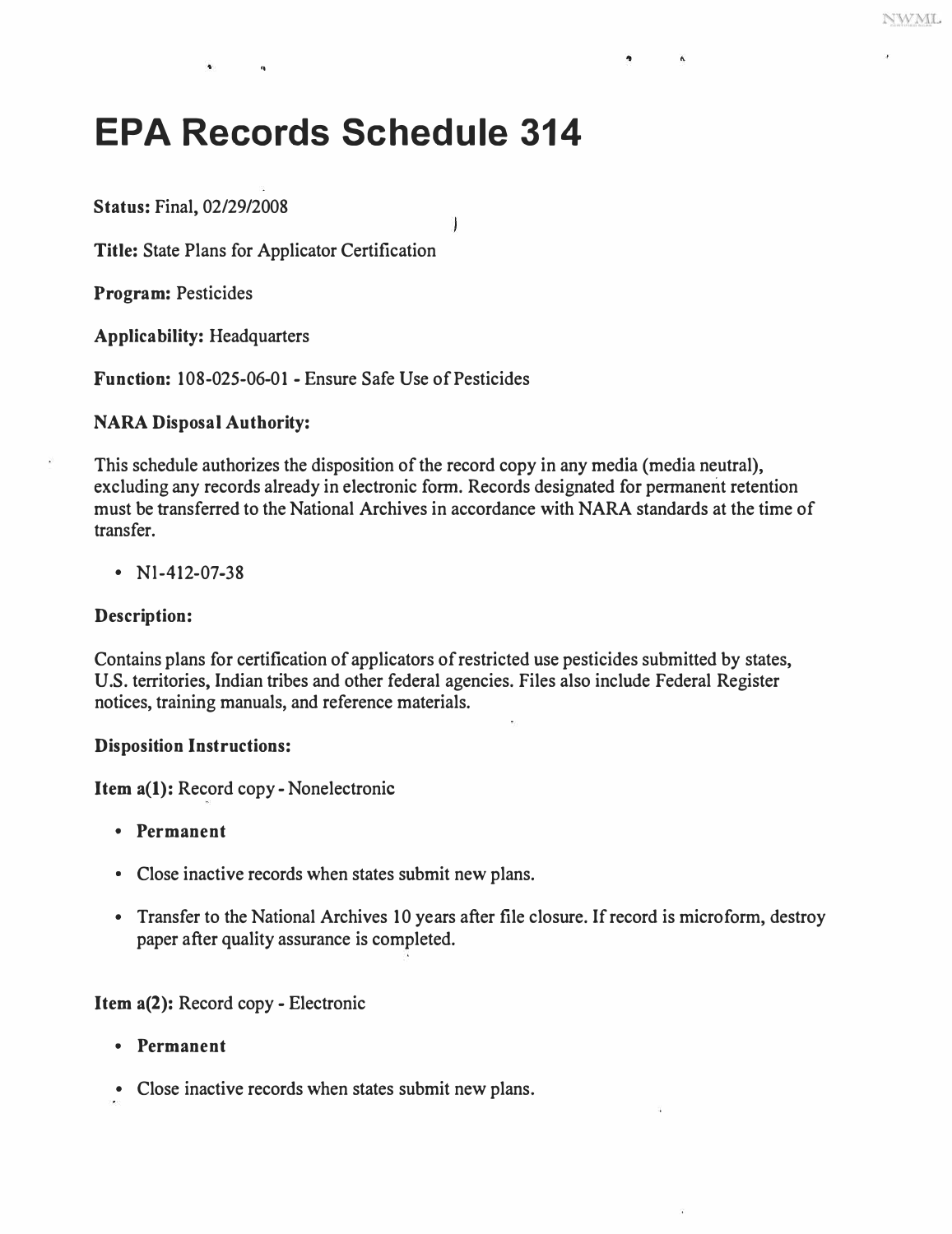• Transfer to the National Archives *5* years after file closure, with any related documentation time. and external finding aids, as specified in 36 CFR 1228.270 or standards applicable at the

"

**Item a(3):** Electronic copy of records transferred to the National Archives

**• Disposable** 

 $\overline{\phantom{a}}$ 

 $\alpha$ 

- Close file upon transfer to the National Archives.
- Delete after electronic record copy is successfully transferred to the National Archives.

#### **Guidance:**

Micro form copies are to be produced in accordance with standards in 36 CFR 1230.10 and 1230.20.

Copies maintained in the regions are to be retained according to the disposition instructions for EPA 203 for state oversight.

Specific legal citations include:

- Federal Insecticide, Fungicide, and Rodenticide Act, as amended, Sec. 4 and 26 40 CFR Part 171.7
- 

#### **Reasons for Disposition:**

The disposition instructions have been rewritten as media neutral to allow for maintaining the record copy in EPA's electronic recordkeeping system. The retention is unchanged.

The following changes were made in the 02/29/2008 version:

- 
- Divided item a into three subitems,  $a(1)-(3)$ .<br>• Revised the titles of disposition items  $a(1)-(3)$ .<br>• Revised the disposition instruction for item  $a(3)$ .
- 

The following disposition items were changed in the 12/20/2006 version:

- 
- Item a Official copy microformed was changed to Record copy.<br>• Item b Paper copy microformed was deleted and combined with item a.<br>• Item c Office microform copy was deleted as nonrecord materials.
-